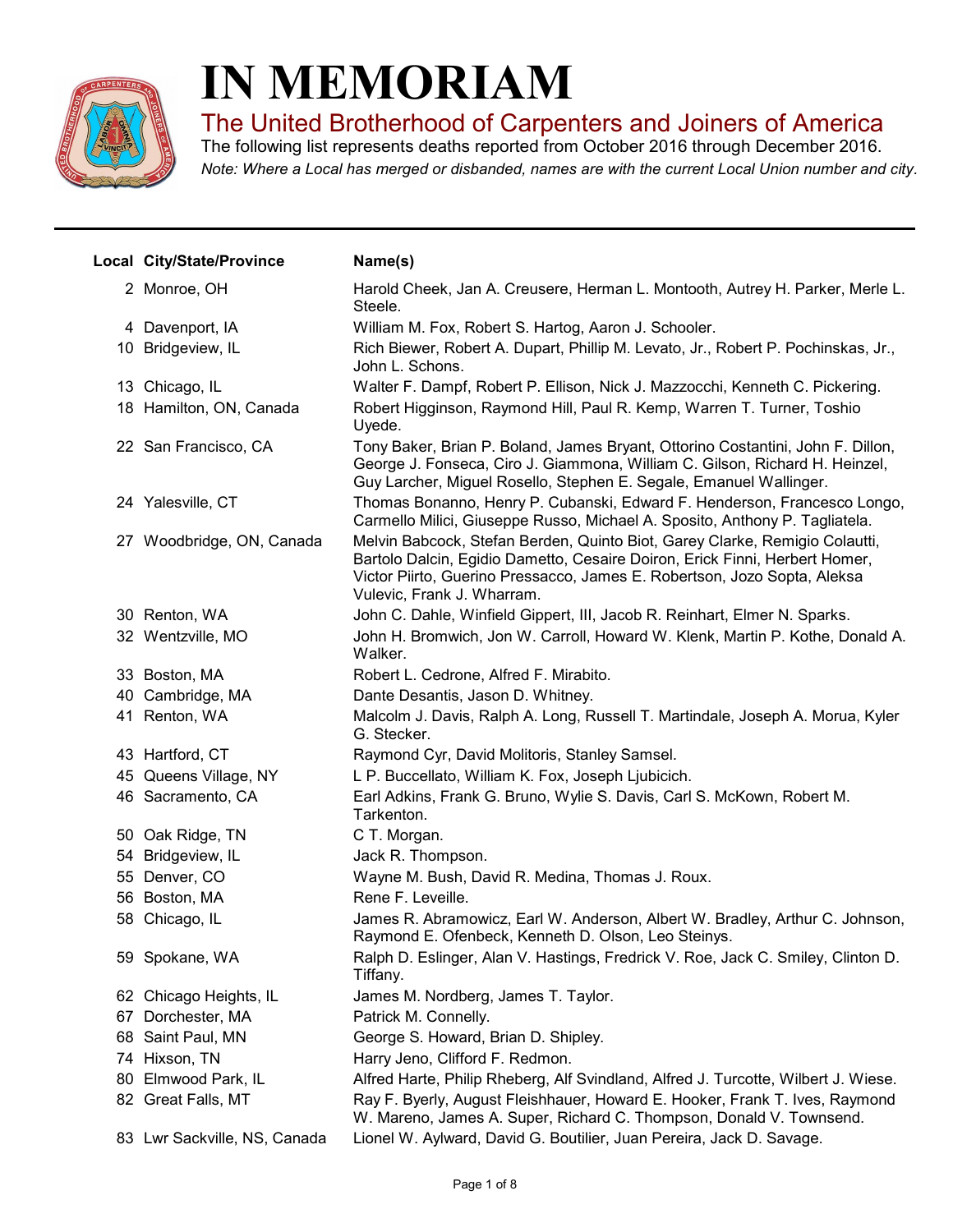| Local City/State/Province | Name(s)                                                                                                                                                                                                                                                                                                 |
|---------------------------|---------------------------------------------------------------------------------------------------------------------------------------------------------------------------------------------------------------------------------------------------------------------------------------------------------|
| 92 St Louis, MO           | Charles A. Carter, Rhonnie Duncan.                                                                                                                                                                                                                                                                      |
| 93 Ottawa, ON, Canada     | Rene Brouard, Wilfred Devost, Jean Gervais, Helmut Krekeler.                                                                                                                                                                                                                                            |
| 94 Warwick, RI            | Paul P. Campopiano, Jr., Everett J. Costa, Richard J. Gadoury, William S.<br>Nerone, Jr., Bartholomew Noonan, George L. Remillard, Querino Ruggieri,<br>Thomas Smith.                                                                                                                                   |
| 96 Kennewick, WA          | Thomas E. Day.                                                                                                                                                                                                                                                                                          |
| 97 St Louis, MO           | Scott A. Brown, Elmer J. Conley, Wm C. Drusch, Amos J. Jackson, Furlum O.<br>Manning, Thomas H. Sippel, Bernard C. Smith, Gene Woodard.                                                                                                                                                                 |
| 100 Lansing, MI           | Robert F. Pawlak.                                                                                                                                                                                                                                                                                       |
| 102 Livermore, CA         | Edward M. Carolan, Charles R. Grissom, Andy D. Herbert, Stephen J. Huber,<br>Larry I. Orr, Henry F. Schmidt, Gary N. Schucker.                                                                                                                                                                          |
| 107 Worcester, MA         | Robert J. Croteau, Robert E. Novak.                                                                                                                                                                                                                                                                     |
| 108 Springfield, MA       | Alfred Grondin.                                                                                                                                                                                                                                                                                         |
| 110 St Joseph, MO         | John M. Thieme.                                                                                                                                                                                                                                                                                         |
| 111 Methuen, MA           | Irene Grenier, Joseph A. Hammond, Augustine Sheedy, Jr.                                                                                                                                                                                                                                                 |
| 118 Londonderry, NH       | Ted L. Milner.                                                                                                                                                                                                                                                                                          |
| 129 Lacey, WA             | Charles A. Bellrose.                                                                                                                                                                                                                                                                                    |
| 133 Terre Haute, IN       | Eldon H. Boswell.                                                                                                                                                                                                                                                                                       |
| 136 Monroe, OH            | Rondel G. Fannin, Virgil E. Fry, Roy S. Riley, Howard L. Whitt.                                                                                                                                                                                                                                         |
| 146 Oregon City, OR       | James T. Lucas.                                                                                                                                                                                                                                                                                         |
| 152 Martinez, CA          | Vincent J. Aiello, August Chipponeri, James W. Conlow, Chas L. Hall, George W.<br>Handy, Adolphus Hays, Merril P. Hazel, Edward Isbell, Norman D. Kalousek,<br>James A. Kardos, Douglas F. Mee, Joe P. Pagni, Eugene R. Prado.                                                                          |
| 157 New York, NY          | Benedetto Calcaterra, Christopher Callahan, Darrell Champagnie, Pasquale<br>Ciavarello, Brian Gillen, Paul Johnson, Dennis A. Kay, Asswero Mifsud, John J.<br>Oshea, Aurelio J. Torres, James A. Willetts.                                                                                              |
| 158 Philadelphia, PA      | Benjamin A. Alba, Edmund Brady, III, Michael T. Delrossi, Jr., Joseph Hood,<br>Robert M. Johnson, Sr., Joseph Paone, Jr., Thomas Paone, Wilbert J.<br>Schneeweis, Francis A. Sims, Stephen M. Szakaly, N G. Tereschuk.                                                                                  |
| 161 Kenosha, WI           | John C. Thoennes.                                                                                                                                                                                                                                                                                       |
| 164 Havertown, PA         | A P. Biemuller, George E. Deitrich, Michael Laganella, Malacky M. Mitchell,<br>Edward T. Smith.                                                                                                                                                                                                         |
| 167 Allentown, PA         | Joseph F. Groetsch, Charles W. Moyer, Gary J. Napolitano, William G. Paliscak,<br>Bruce Peacock, Michael Pesesko, Jr., Walter E. Phelps, Frank Pietropinto,<br>Steven J. Pyle, Frederick J. Ritter, Jr., Clinton Robertson, Jos A. Santangelo,<br>Joseph Schlack, Richard J. Schmidt, Larry Torpey, Jr. |
| 171 Youngstown, OH        | Charles J. Snyder, Steve R. Urban, W O. Vankanegan.                                                                                                                                                                                                                                                     |
| 173 New Castle, DE        | Fred Guiliano, John F. Melson, Arthur L. Paquin, Walter J. Sydnor, Jr.                                                                                                                                                                                                                                  |
| 174 Joliet, IL            | John Vogrin.                                                                                                                                                                                                                                                                                            |
| 175 Louisville, KY        | Charlena Andrews, James F. Cannon, Dors A. Draper, Randall Elkins, James L.<br>Stinson.                                                                                                                                                                                                                 |
| 177 Baltimore, MD         | Grant Bjorklund, Dennis V. Chiodi, John P. Culhane, Lars G. Haggblom, George<br>F. Miller, Roy H. Roper.                                                                                                                                                                                                |
| 179 Edison, NJ            | James M. Hawks.                                                                                                                                                                                                                                                                                         |
| 180 Vallejo, CA           | Hans E. Madsen, Joseph A. Pedrazzini.                                                                                                                                                                                                                                                                   |
| 181 Elmwood Park, IL      | Walter C. Asmus, Patrick J. Lynn, Anthony Sassone.                                                                                                                                                                                                                                                      |
| 184 West Jordan, UT       | Willard G. Hepner, Chet C. Lazenby, Wayne Williams.                                                                                                                                                                                                                                                     |
| 195 Ottawa, IL            | Walter Dzierzynski, Jr.                                                                                                                                                                                                                                                                                 |
| 196 Fife, WA              | Richard L. Enright, Gerald C. Wood.                                                                                                                                                                                                                                                                     |
| 197 Upper Marlboro, MD    | Tim Prior.                                                                                                                                                                                                                                                                                              |
| 200 Columbus, OH          | Harold J. Evansky, Howard F. Fisher, Robert E. Hamilton, Bret S. Morton, Steven<br>L. Rhoads, Willis Russell, Charles R. Skaggs, Roger K. Smith, Ray Stewart, Jack                                                                                                                                      |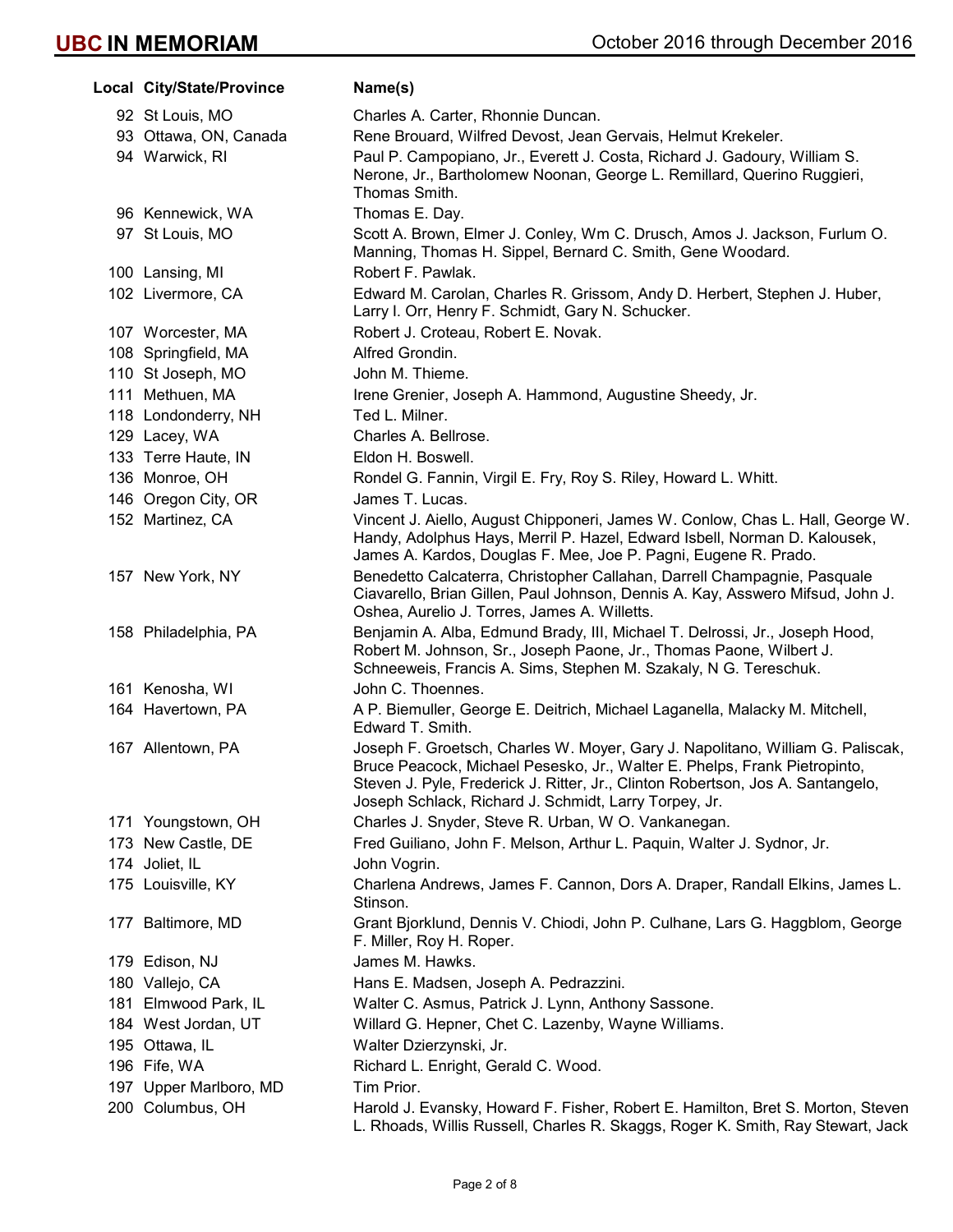## Local City/State/Province Name(s) B. Todd, Ronnie G. Willis, Stanley D. Winck, Randy T. Young. 202 Grayling, MI Raymond A. Dehring, John E. Franklin. 209 Sylmar, CA Harold W. Bolin, Paul W. Froehlich. 210 Monroe, CT Helmer L. Peterson, John J. Tober. 215 Lafayette, IN Steven D. Johnson, Joseph A. Maus. 217 Foster City, CA Tom Bertoldi, Anton Gartner, George McLeod. 218 Medford, MA John J. Naples. 219 Wilmington, DE Paul E. Bollinger, John A. Dell, John A. Marconi, Michael Mize, Arthur L. Wilkerson. 223 Nashville, TN Timothy W. Heflin. 224 Evansville, IN James D. Binkley, Donald R. Gill, Michael L. Heep, Hubert R. Kendall, Willis M. Midkiff. 225 Atlanta, GA J V. Edmonson, Robert L. Johnson, Jerry Netherland. 232 Fort Wayne, IN Audie L. Pepe. 237 East Peoria, IL Clement W. Blazek, Paul L. Haist, Lisa Hoskins, Steven R. Nieukirk, Jimmie A. Roberts, Arthur L. Seiber. 250 Des Plaines, IL Gary D. Borowski, Patrick D. Doyle, Chris M. Huebner, Leonard J. Needham, Dominic Venturi, Robert V. Walker. 251 Edison, NJ Francis Cressman, Robert Kaczanowski. 252 Edison, NJ Joaquim Dos Santos, George Hoh, Robert W. Lloyd, Eugene Rawley. 253 Hackensack, NJ Duncan C. Ballantyne, Leroy O. Cornman, Manuel V. Deoliveira, Thomas C. Gallagher, Walter V. Macomber, Anthony A. Marchitelli, Joseph F. McFadden, Richard J. McKay, Salvatore Padovano, Donald B. Paxton, Eugene A. Pordon, Joseph A. Totten, Kenneth H. Vanderwerf, Timothy P. Walsh. 254 Edison, NJ Norman L. Combs, John W. Dunlap, William E. Eger, Raymond R. Hoagland, Ralph W. Lefevere, Kenneth McNally, Jr., Thomas F. Miller, F Piscitelli, Robert E. Schultz. 255 Hammonton, NJ Wm L. Ayrer, Robert C. Bragg, Paul Faith, Albert W. Haley, Francis J. Hopps, Theodore J. Keefe. 264 Pewaukee, WI Raymond D. Ostrowski. 270 Springfield, IL Lee W. Brown, Kenneth L. Jones, Charles White. 271 Eugene, OR Robert R. Burns, John D. Cole, Alfred R. Zentz. 275 Newton, MA John W. Landry, James E. Nadeau. 276 Cheektowaga, NY John M. Addie, Christian E. Brubaker, Paul Choinski, William W. Davidson, Gerald E. Edmister, Floyd T. Felt, Donald P. Herko, Ronald D. Jimerson, Henry A. Kozody, Wm J. Lachnicht, Marvin E. Latta, Jr., Donald B. Lester, Norman B. Lyons, Harold T. McBride, Gary B. Olmstead, Joseph A. Petrillo, Walter J. Seebohm, Parke L. Smith, Alfred W. Spear, Lowell C. Todd, Arthur W. Wuerstle. 277 Binghamton, NY Philip A. Addabbo, Thomas J. Barry, Thomas R. Beaumont, Floyd F. Beebe, Charles E. Derycke, Donald Gaughan, William J. Mangan, Joseph C. Vivenzo. 279 Hopewell Junction, NY Theodore Anderson, Anthony D. Bonvino, Charles P. Calka, Louis F. Caviolo, Michael Corcoran, Mike J. Dupilka, Jr., Antonio Formoso, Frank P. Hansen, Anthony Pastore, Jr., Frank P. Prisciantelli, Gerard J. Schuder, Wallace F. Schultz, Peter Terilli. 283 Augusta, GA **Paul C. Ansley, Clifton Grant.** 285 Akron, OH Jerald H. Allman. 290 Hauppauge, NY Joseph Bodner, Carmelo Burrafato, A M. Capobianco, George G. Groskopf, Raymond Hensley, Marton Jansen, Alfred E. Jones, Anthony Kosmala, Timothy T. Manoogian, Alf P. Olsen, Jr., John Pavone, Wm F. Reynolds, Alton Salgado, Pasquale V. Salvo, Edward G. Slavik, A E. Sweningson, Stephen R. Tait. 291 Albany, NY Robert J. Geroux, Joseph Palmiotto. 301 Indianapolis, IN William R. Fulmer, Donald L. Irving. 308 Cedar Rapids, IA Leonard J. Scheid.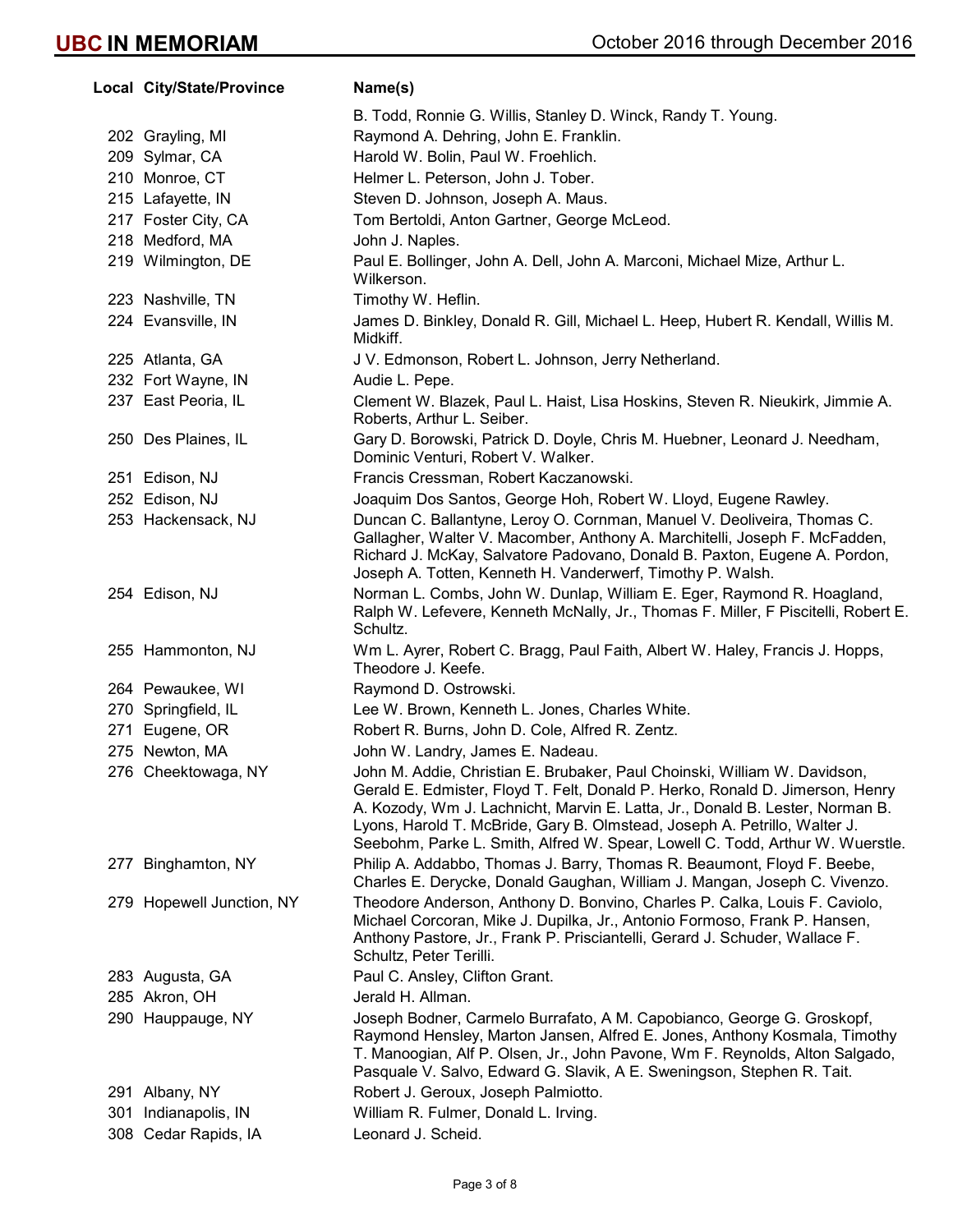|                          | Name(s)                                                                                                                                                                                                                                                                                                                                   |
|--------------------------|-------------------------------------------------------------------------------------------------------------------------------------------------------------------------------------------------------------------------------------------------------------------------------------------------------------------------------------------|
| 310 Rothschild, WI       | Wayne W. Degner.                                                                                                                                                                                                                                                                                                                          |
| 311 Joplin, MO           | Cleo L. House, Jr.                                                                                                                                                                                                                                                                                                                        |
| 314 Madison, WI          | Douglas J. Archer, James L. Dischler, Jeffrey M. Kalinowski, Spencer J. Radel,<br>George T. Schnell, Jim D. Thomas.                                                                                                                                                                                                                       |
| 315 Kansas City, MO      | Billy R. Adams, Eric T. Anderson, Dale C. Colwell, De W. Gifford, Jon O.<br>Langdon, Robert L. Walta, Robert L. Warren, Jeff Zismer.                                                                                                                                                                                                      |
| 318 Pelham, AL           | Theodore B. Dickinson.                                                                                                                                                                                                                                                                                                                    |
| 322 Saint Paul, MN       | Ernest R. Carlson, Vernon J. Diethelm, Arthur Friedrichs, Louis M. Greengard,<br>Sr., Vernon R. Jorgenson, Austin F. Klein, Howard E. Magnuson, Thomas R.<br>Markovich, Erin C. Williams.                                                                                                                                                 |
| 344 Pewaukee, WI         | William V. Block, Robert M. Johnston, Mark E. Jurkowski, William C. Smith.                                                                                                                                                                                                                                                                |
| 351 Rossford, OH         | Louis R. Bohn, Jr., Richard R. Butler, Floyd Elton, Jr., Brett D. Marten, William E.<br>Wegman.                                                                                                                                                                                                                                           |
| 361 Hermantown, MN       | Donald B. Johnson, John O. Sorlie.                                                                                                                                                                                                                                                                                                        |
| 363 Lisle, IL            | Joseph D. Clingenpeel, II, Antonio Sepeda.                                                                                                                                                                                                                                                                                                |
| 372 Lima, OH             | Marvin L. Mullett, Jerry L. Placie.                                                                                                                                                                                                                                                                                                       |
|                          | Steven J. Bagnoli, Irene S. Hwasta, Eugene E. Rominski, Jeffrey L. Susa.                                                                                                                                                                                                                                                                  |
| 405 San Jose, CA         | Dale Adams, Bruno Alpi, William L. Ashlock, Librado E. Chavez, James D.<br>Monroe, Donald E. Remeiro, Gary J. Rykowski, William W. Stumbaugh.                                                                                                                                                                                             |
| 413 South Bend, IN       | James R. Buss, Loren K. Clark, Charles E. Davis, Loren E. Tolbert, Christopher<br>M. Wagner.                                                                                                                                                                                                                                              |
| 420 Sharon, PA           | James E. Bintrim, William H. Coberly, George O. Garfield, Raymond Mcelhinny,<br>Dale F. Mershimer, Stanley Trzcinski.                                                                                                                                                                                                                     |
| 423 Duncansville, PA     | Derek E. Clay.                                                                                                                                                                                                                                                                                                                            |
| 427 Papillion, NE        | Charles R. Hartline.                                                                                                                                                                                                                                                                                                                      |
| 429 Arlington, TX        | Richard L. Benson, Robert R. Minter, T J. Norvell, William M. Pundt.                                                                                                                                                                                                                                                                      |
| 431 Lebanon, PA          | William C. Beck, Robert Bromley, Gerald R. Garner, Kurt H. Kazmar, Claude L.<br>Morrison, James W. Tracey.                                                                                                                                                                                                                                |
| 432 Pittsburgh, PA       | Frank J. Ali, Gerald Bahur, Ralph A. Botta, Wellington Curry, Jr., Bela E. Czoka,<br>Timothy A. Gattuso, John R. Gergley, Albert F. Graziani, Howard L. Henry,<br>Conrad Loehlein, Anthony Lucia, John W. Moore, John R. Morris, Ralph A.<br>Pennetti, Jr., Martin C. Plack, Bruno C. Raclawski, Wilbur K. Stewart, Joseph L.<br>Tamilia. |
| 434 Chicago Heights, IL  | Wayne A. Anderson.                                                                                                                                                                                                                                                                                                                        |
| 435 Cleveland, OH        | Andrew E. Bennett, John M. Bobroski, John C. Bovenzi, Ernie L. Dean, Joseph S.<br>Hovancsek, James M. Jones, Michael Keyes, Theodore A. Moreland, William A.<br>Perry, John Theiss, Charles E. Vest.                                                                                                                                      |
| 436 Bridgeport, WV       | David L. Hill, Russell M. Hugus, Charles W. Jenkins, Randall L. Kaelin.                                                                                                                                                                                                                                                                   |
| 437 Portsmouth, OH       | Ray C. Arrington, Chalmer Howard.                                                                                                                                                                                                                                                                                                         |
| 439 Charleston, WV       | Erma D. Davis.                                                                                                                                                                                                                                                                                                                            |
| 441 Pittsburgh, PA       | Chas R. Bernesser, Milbert S. Fichter, Thomas H. Finley, Carl L. Jakubowski,<br>Wilbert J. Schmidt, Louis F. Soller, Hugh Winning, Calvin R. Younkin.                                                                                                                                                                                     |
| 443 Pittsburgh, PA       | Danny L. Clark, Donald K. Ruble, David A. Travinski.                                                                                                                                                                                                                                                                                      |
| 443P Pittsburgh, PA      | Franz Antis, Wm E. Desper, Jr., Harvey Y. Perkinson.                                                                                                                                                                                                                                                                                      |
| 445 Scranton, PA         | Galen E. Ettinger, Stanley T. Mlodzienski, John W. Oliver, Sylvester Sosinski.                                                                                                                                                                                                                                                            |
| 494 Tecumseh, ON, Canada | Vjekoslav Cecelja, Jack B. Fox, Wayne Jones, Wm Stefanovitch.                                                                                                                                                                                                                                                                             |
| 496 Bradley, IL          | Steve J. Themer.                                                                                                                                                                                                                                                                                                                          |
| 505 Aptos, CA            | Alan Berglund, Charles J. Neve, William C. Turner.                                                                                                                                                                                                                                                                                        |
| 510 Denver, CO           | Gary T. Marquart.                                                                                                                                                                                                                                                                                                                         |
| 525 Kalamazoo, MI        | Daniel L. Buskirk, Robert L. Eberhard, Donald L. Hilliard, Sr., Raymond H. Hoge.                                                                                                                                                                                                                                                          |
| 527 Nanaimo, BC, Canada  | Patrick A. Burns, Makoto Fukui.                                                                                                                                                                                                                                                                                                           |
| 535 Randolph, MA         | Milton R. Mercure.                                                                                                                                                                                                                                                                                                                        |
|                          | Local City/State/Province<br>373 Cleveland, OH                                                                                                                                                                                                                                                                                            |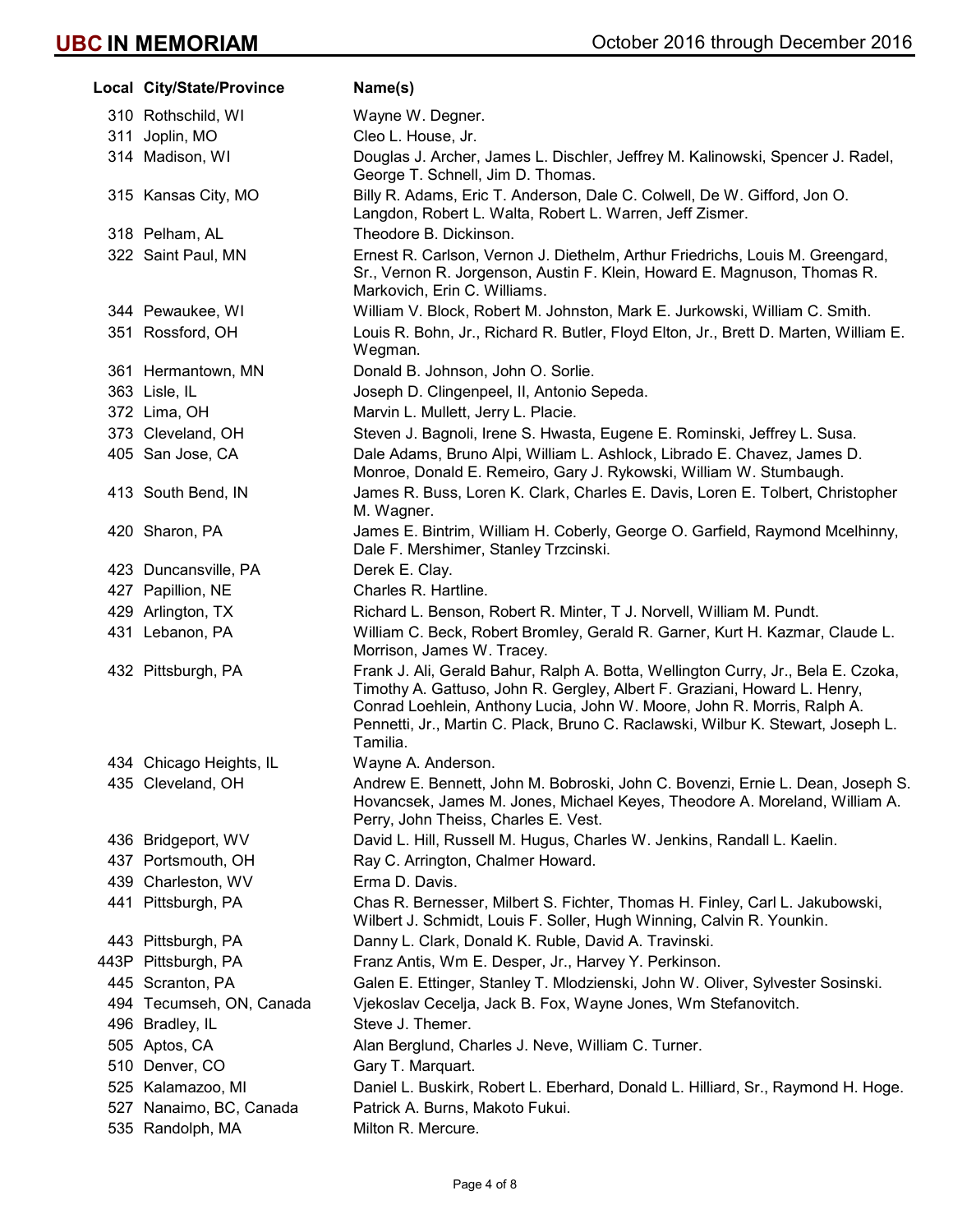| Local City/State/Province  | Name(s)                                                                                                                                                                                                                                                                                                                                                                                                                                                                                      |
|----------------------------|----------------------------------------------------------------------------------------------------------------------------------------------------------------------------------------------------------------------------------------------------------------------------------------------------------------------------------------------------------------------------------------------------------------------------------------------------------------------------------------------|
| 547 San Diego, CA          | Paul Anderberg, Dale D. Cyr, Harold W. Haynes, John A. Morris, Jr., Edwin J.<br>Nichols, Jr., Florentino V. Rodriguez, Peter Sczepaniak, Charles M. Williams.                                                                                                                                                                                                                                                                                                                                |
| 548 St. Paul, MN           | Russell A. Leppala, Ron L. Richardson.                                                                                                                                                                                                                                                                                                                                                                                                                                                       |
| 558 Lisle, IL              | Wilbert Schlomann, Bryan T. Schmoldt.                                                                                                                                                                                                                                                                                                                                                                                                                                                        |
| 578 Lisle, IL              | Rick L. Slaven.                                                                                                                                                                                                                                                                                                                                                                                                                                                                              |
| 579 Paradise, NL, Canada   | Todd C. Clarke, Isadore Garnier, Brendan M. Lavers.                                                                                                                                                                                                                                                                                                                                                                                                                                          |
| 599 Hammond, IN            | Raymond E. Lukowski.                                                                                                                                                                                                                                                                                                                                                                                                                                                                         |
| 605 Marina, CA             | Billy J. Beleu, Clarence E. Brown, Horace P. Flores, Melvin L. Martin, Edwin A.<br>Powers, Leslie R. Sturges.                                                                                                                                                                                                                                                                                                                                                                                |
| 606 Virginia, MN           | Allen D. Iverson.                                                                                                                                                                                                                                                                                                                                                                                                                                                                            |
| 615 Kokomo, IN             | James E. Ball, Robert Ludwig.                                                                                                                                                                                                                                                                                                                                                                                                                                                                |
| 624 Randolph, MA           | William X. Alex, Joseph R. Andrade, Essio J. Lanza.                                                                                                                                                                                                                                                                                                                                                                                                                                          |
| 630 Long Beach, CA         | Howard E. Belk, Charles P. Cruthers, Anker N. Nielsen, Louis V. Ornelas.                                                                                                                                                                                                                                                                                                                                                                                                                     |
| 635 Meridian, ID           | Robert S. Stroud.                                                                                                                                                                                                                                                                                                                                                                                                                                                                            |
| 640 Metropolis, IL         | William W. Martin.                                                                                                                                                                                                                                                                                                                                                                                                                                                                           |
| 662 Freeburg, IL           | Bernard Brueggemann, John J. Gravot, Jr., Andrew L. Wydeck.                                                                                                                                                                                                                                                                                                                                                                                                                                  |
| 664 Wood River, IL         | Edwin S. Gallagher, Barlow E. Harris, Kenneth L. Jones, Darwin A. Oswald,<br>George R. Tappy.                                                                                                                                                                                                                                                                                                                                                                                                |
| 675 Woodbridge, ON, Canada | Russell Deryk, Sr., Antonio G. Michienzi, Luigi Pirocchi, Peter Sinclair.                                                                                                                                                                                                                                                                                                                                                                                                                    |
| 687 Warren, MI             | Donald G. Appleman, William F. Barger, Scott P. Bolf, Sr., Thomas A. Byers,<br>Philip Castelluzzo, Grover C. Conley, Patrick Cox, Robert J. Deneweth, II,<br>Michael E. Doonan, George Elliott, Dale V. Gensman, Theodore Gerios, Bruce A.<br>Harriman, Clennon T. Hill, Kelly W. Hundley, Melvin E. Johnson, Stephen Lan,<br>Arthur E. Lupenski, Anthony J. Pagano, Phillip L. Proulx, Scott K. Richert, Ernest<br>M. Sajdak, Raymond Salo, Kenneth Sarnowsky, Richard Schemanski, Kevin S. |
|                            | Stone, James J. Taros, Gene H. Taylor, Billy J. Terry, Christopher J. Wisz.                                                                                                                                                                                                                                                                                                                                                                                                                  |
| 701 Fresno, CA             | Sheldon W. Ferguson, David D. Winniford.                                                                                                                                                                                                                                                                                                                                                                                                                                                     |
| 702 Jacksonville, FL       | Ernest McDuffie, Joseph B. Rain.                                                                                                                                                                                                                                                                                                                                                                                                                                                             |
| 706 Saginaw, MI            | Howard D. Cook, John N. Gordon, Julius J. Kuzbiel, Gilbert E. Molina, George W.<br>Oliver.                                                                                                                                                                                                                                                                                                                                                                                                   |
| 713 Hayward, CA            | Paul J. Arrabit, Jerry L. Bass, Robert H. Brown, Benjamin H. Campbell, Bruce<br>Cruickshank, James H. Dreger, John Lois, Jim Maggini, Gerald J. Mosier,<br>Bradford Oszust, Joseph M. Perry, Jr., Leo E. Rocha, Joseph E. Silva, Lloyd B.<br>Skinner, Forrest D. Snyder, Dick J. Vanmourik, Paul L. Wilson.                                                                                                                                                                                  |
| 715 Cranford, NJ           | Stephen Baker, Frank Ellish, Charles H. Lamont, John R. Lipka, Nicholas Netta,<br>Raymond W. Santella, Ewald K. Schenk, Jr., Carlos Vinciguerra.                                                                                                                                                                                                                                                                                                                                             |
| 716 St Louis, MO           | Robert W. Godfrey, Eugene R. Pullum, Jared M. Sullivan.                                                                                                                                                                                                                                                                                                                                                                                                                                      |
| 721 Whittier, CA           | Mario Bressan, Rodney East, Jose A. Espino Higuera, Jesus M. Ramirez, George<br>P. Wallace, Jr.                                                                                                                                                                                                                                                                                                                                                                                              |
| 729 Baton Rouge, LA        | Larry T. Brooks.                                                                                                                                                                                                                                                                                                                                                                                                                                                                             |
| 731 Sheboygan, WI          | Richard W. Rabitz.                                                                                                                                                                                                                                                                                                                                                                                                                                                                           |
| 740 Woodhaven, NY          | Ludlow H. Crichton, Thomas L. Lorusso.                                                                                                                                                                                                                                                                                                                                                                                                                                                       |
| 743 Bakersfield, CA        | Gordon D. Galbrath, Lyle D. Mackeprang, Henry T. Meinke, F S. Preusser.                                                                                                                                                                                                                                                                                                                                                                                                                      |
| 745 Honolulu, HI           | Pablo Cabico, Richard Z. Hamamoto, Melvin G. Hamilton, Larry G. Iwamoto,<br>David K. Kaupe, Oliver M. Nagatori, Richard K. Nakatani, Reginaldo M. Rivera,<br>Reid S. Takayama, Takeo Teruya, Robert S. Uesato, Shigeo Uyehara, Takeji<br>Yamada, Masao Yamato, Masao Yoneshige.                                                                                                                                                                                                              |
| 751 Santa Rosa, CA         | Eric R. Johnson, Jack P. Peters.                                                                                                                                                                                                                                                                                                                                                                                                                                                             |
| 777 Harrisonville, MO      | James O. Shipley.                                                                                                                                                                                                                                                                                                                                                                                                                                                                            |
| 785 Cambridge, ON, Canada  | George F. Kaszas, John Tschursch.                                                                                                                                                                                                                                                                                                                                                                                                                                                            |
| 790 Rock Falls, IL         | Bobby D. Dobbs, James G. Vaile.                                                                                                                                                                                                                                                                                                                                                                                                                                                              |
| 803 Buena Park, CA         | John A. Ball, Sr., Derek Haskayne, Patrick Ouellette, Juan L. Trujillo.                                                                                                                                                                                                                                                                                                                                                                                                                      |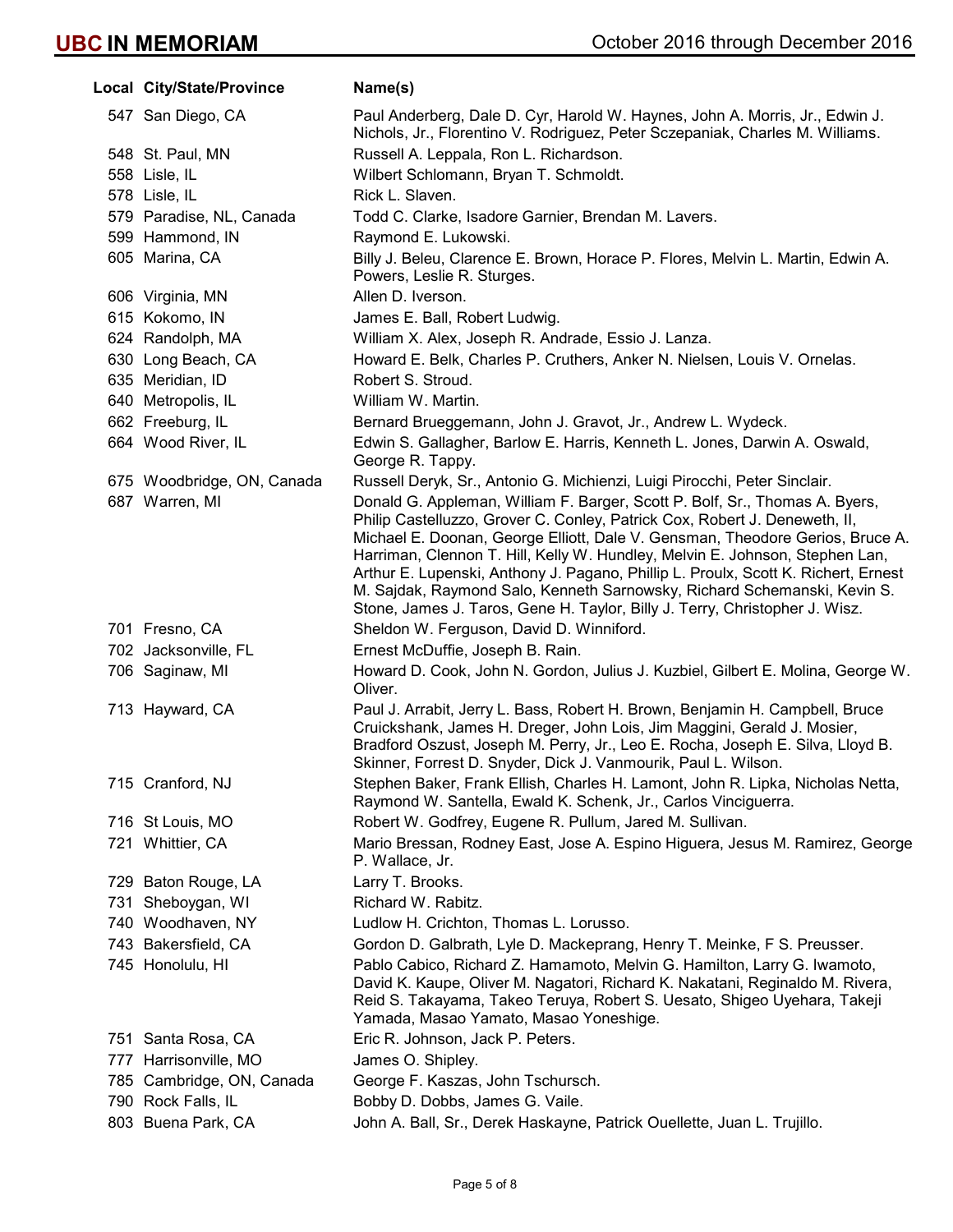| Local City/State/Province           | Name(s)                                                                                                                                                                                                                                                                                      |
|-------------------------------------|----------------------------------------------------------------------------------------------------------------------------------------------------------------------------------------------------------------------------------------------------------------------------------------------|
| 808 Idaho Falls, ID                 | Paul A. Fullmer, Edwin N. Graham, Edward H. Hohrein, Kenneth L. Hooper,<br>Thomas L. John, Robert A. Treadway.                                                                                                                                                                               |
| 839 Hoffman Estates, IL             | Albert Biancalana, Dennis Carr, Walter J. Tucker.                                                                                                                                                                                                                                            |
| 926 Brooklyn, NY                    | Paul W. Cheuvront, Philip S. Pace.                                                                                                                                                                                                                                                           |
| 944 Ontario, CA                     | Johnny G. Hernandez, Erik Larkin, Danny Longoria, Erbie L. Millet.                                                                                                                                                                                                                           |
| 948 Sioux City, IA                  | Frederick Stolen.                                                                                                                                                                                                                                                                            |
| 955 Kaukauna, WI                    | Raymond E. Drexler, Loren T. Gies, Glen D. Peterson.                                                                                                                                                                                                                                         |
| 971 Reno, NV                        | Mark L. Graf.                                                                                                                                                                                                                                                                                |
| 978 Springfield, MO                 | Keith T. Blood.                                                                                                                                                                                                                                                                              |
| 1000 Tampa, FL                      | James E. Daughtry, William F. Jacobs.                                                                                                                                                                                                                                                        |
| 1004 Lansing, MI                    | Donald R. Rademacher, John G. Schaibly, John Strudwick.                                                                                                                                                                                                                                      |
| 1005 Hobart, IN                     | Tom E. Bell.                                                                                                                                                                                                                                                                                 |
| 1016 Muncie, IN                     | James W. Sebree.                                                                                                                                                                                                                                                                             |
| 1027 Lisle, IL                      | Joseph G. Bosco, Gerard Brouwenstyn, Carmen N. Chiarelli, Michael Conoboy,<br>William Ryan, Sylvester Weber.                                                                                                                                                                                 |
| 1045 Warren, MI                     | William T. Amrine, Franco Dipietro, Donald L. Double, Jr., Steven P. Kemp,<br>Joseph J. Monforton.                                                                                                                                                                                           |
| 1056 Kaukauna, WI                   | Anton R. Tomonovich.                                                                                                                                                                                                                                                                         |
| 1074 Eau Claire, WI                 | Louis E. Johnson, Calvin A. Krantz, Leroy K. Week, Sr.                                                                                                                                                                                                                                       |
| 1076 Greenwood, IN                  | Richard Adams, Douglas A. Anderson, George K. Arthur, John-Kyle C. Bailey,<br>Don R. Christoff, Sr., Kenneth W. Kern, Adolph R. Koziol, Bill Lovely, Allen F.<br>Martin, Stephen L. Rike, Richard T. Sigler, Fred S. Swiger, Lawrence E.<br>Thompson, Vincent D. Witkowski, Allen R. Wright. |
| 1090 Akron, OH                      | Vernon R. Benschoter, W E. Billingsley, James Carmack, Alton Dodds, John J.<br>Kelley, Carl G. Kemmerling, Willis McDonald, Keith J. Porter, Lester R. Saxton,<br>Dennis J. Skowronski, Ronald L. Stillwell, Dan Stoica.                                                                     |
| 1091 Bismarck, ND                   | Harold H. Entze, Larry O. Hendrikson, Travis L. Noakes, Tony F. Pfleger.                                                                                                                                                                                                                     |
| 1098 Baton Rouge, LA                | Roger G. Martin, Frank Richard, Lawrence W. Valentine.                                                                                                                                                                                                                                       |
| 1102 Warren, MI                     | Raymond D. Brown, Randell W. Hinz, Thomas A. Waters.                                                                                                                                                                                                                                         |
| 1143 LaCrosse, WI                   | John H. Weiland.                                                                                                                                                                                                                                                                             |
| 1146 Green Bay, WI                  | Rick A. Bergeon, Mark K. Doubek, John J. Gegare, James J. Greenwood, Larry<br>C. Lohrentz, Brian C. Metoxen, James L. Stevens, Kenneth A. Webster.                                                                                                                                           |
| 1151 Thunder Bay, ON, Canada        | Richard J. Foreman, John W. James.                                                                                                                                                                                                                                                           |
| 1163 Syracuse, NY                   | Thomas E. Rochat.                                                                                                                                                                                                                                                                            |
| 1176 Fargo, ND                      | Donald J. Schreiner.                                                                                                                                                                                                                                                                         |
| 1185 Lisle, IL                      | Daniel L. Gray, William E. Harp, John W. Karp, Jim Okulovich, George<br>Shanaman.                                                                                                                                                                                                            |
| 1192 Birmingham, AL                 | Joe D. Chapin, Torey L. King.                                                                                                                                                                                                                                                                |
| 1209 Florence, AL                   | Billy R. Smith, Jack Wood.                                                                                                                                                                                                                                                                   |
| 1234 Warren, MI                     | Jeffrey M. Kaszubowski, Larry D. Linzell.                                                                                                                                                                                                                                                    |
| 1244 Windsor, ON, Canada            | Henry Martinak.                                                                                                                                                                                                                                                                              |
| 1256 Sarnia, ON, Canada             | Marvin Barnes, Ed Vautour.                                                                                                                                                                                                                                                                   |
| 1260 Iowa City, IA                  | Donald M. Tisor, Jon T. Walte.                                                                                                                                                                                                                                                               |
| 1263 Kennesaw, GA                   | Bobby E. Lamb, Joseph A. O'Brien, Jr.                                                                                                                                                                                                                                                        |
| 1266 Austin, TX                     | Steven L. Fick.                                                                                                                                                                                                                                                                              |
| 1281 Anchorage, AK                  | Shaun M. Banfield, Delbert W. Homan, Mike W. Laudert, Roger N. Lausterer,<br>Duane M. McGahan, George A. Miller, Kenneth L. Peterson.                                                                                                                                                        |
| 1302 Groton, CT                     | Thomas D. Marchetti.                                                                                                                                                                                                                                                                         |
| 1325 Edmonton, AB, Canada           | Andy Hofer, John P. O'Connor, Gerhard Stellmach, Greg Sybulka, Edward H.<br>Waywood, Lloyd A. Westerman.                                                                                                                                                                                     |
| 1338 Lower Sackville, NS,<br>Canada | John A. Gallant.                                                                                                                                                                                                                                                                             |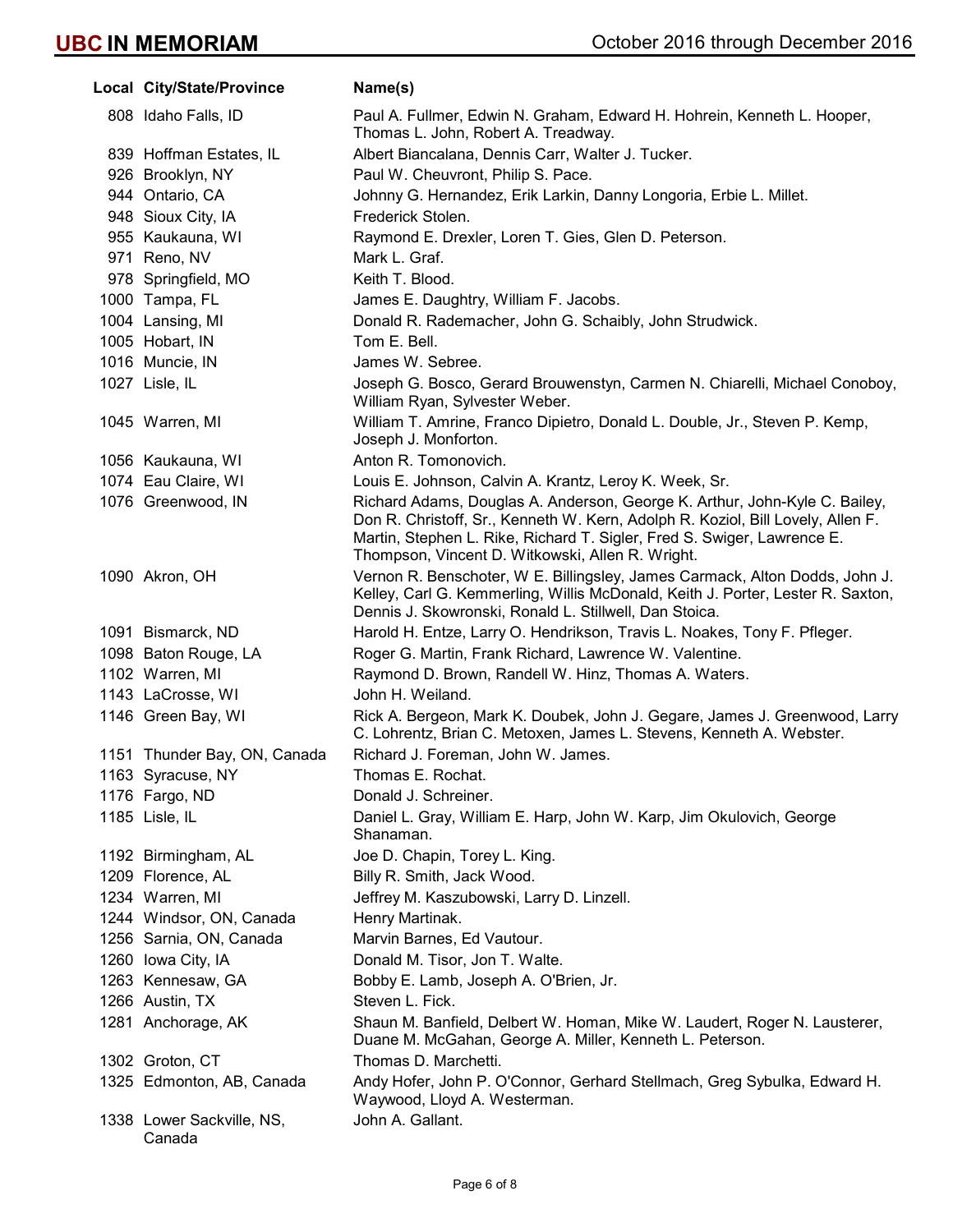Local City/State/Province Name(s) 1370 Kelowna, BC, Canada Paul Saliken. 1382 Rochester, MN Henry R. Bisek, Stephen M. Nelson, Eugene F. Passe, Bernard R. Tlougan. 1386 Fredericton, NB, Canada Daniel Arsenault, Denis Comeau, Morgan T. Saunders. 1410 Kingston, ON, Canada Jean C. Quesnel. 1425 Sudbury, ON, Canada Levis J. Horth. 1445 Topeka, KS Paul A. Hamilton, Louis F. Rice, Gerald L. Thornburgh, Homer T. Welsh. 1460 Edmonton, AB, Canada Terry J. Guss. 1503 Oregon City, OR Merle J. Ehlinger, John D. Martin, Jeff Nofziger. 1505 Albuquerque, NM David Leyba, Valerio Lucero, Robert L. Piper. 1506 Los Angeles, CA Chad R. Crook, Richard Yarchover. 1510 Escanaba, MI Arthur W. Howell, Robert J. Maki, Robert Mattson. 1529 Kansas City, MO Jay S. Clark, James E. Hinkle, Louis Scherzer. 1539 Des Plaines, IL Wilbur J. Berding, Robert Lavold, Richard E. Milbourn. 1554 Nashville, TN Tammy D. Todd, Chas H. Valentine. 1556 New York, NY Johann Binder, Giusto Blascovich, Joseph L. Comerro, Patrick Enright, Kevin J. Hoey, Anthony Quintal, Robert J. Verpent. 1592 Sarnia, ON, Canada Terence J. Allan. 1596 St Louis, MO Edward J. Gross, Dennis M. Jones. 1598 Victoria, BC, Canada W A. Albrecht. 1599 Redding, CA L Campbell, II, William E. Dorvall, Elmon L. Gentry, John R. Miller, William A. Mittan, Gary L. Stephens. 1607 Whittier, CA Eliezer Gindi, Thomas C. Hamilton, Miguel A. Hernandez, Michael K. Jensen, Keith G. Jerrel, Daniel K. Jordan, Thomas D. Pilkington, Linda B. Powers. 1650 Lexington, KY Nicholas J. Stephens. 1693 Lisle, IL Richard C. Schultz. 1795 Farmington, MO Chas G. Serini. 1800 Arroyo Grande, CA Robert L. Nystrom. 1809 Oakland Park, FL Remo P. Calosso, James E. Cunningham, Herman D. Danker, Marvin Jenkins, Norman Kellam, Harold G. McDade, Jr., Robert B. Newman, Wilton B. Pierce, Freeman I. Walker, Dale J. Wallace. 1836 Russellville, AR William C. Starr. 1839 Pacific, MO William F. Fuller, Magnus A. Graves. 1846 Metairie, LA Troy M. Ball, Henry J. Thigpen, Paul V. Valenti. 1847 St. Paul, MN Robert P. Bolduc, Valerius B. Haakonson, Donald J. Murtaugh, Kenneth F. Nowlan, Russell W. Nowlan, Joseph T. Wiener. 1889 Lisle, IL Angelo Biondo, Charles O. Bruder, Wynn Hultman, Raymond Rantala, Carlton D. Richardson. 1905 Orlando, FL Nicholas J. Wendeborn, Jr. 1907 Delta, BC, Canada **Derek A. Bruchet, Robert D. Telford.** 1912 Phoenix, AZ **Henry H. Avenente, Roy M. Cates, Donald E. Garwood, Joe Kellwood, Alexander** C. Nunez. 1916 Hamilton, ON, Canada Murray J. King, Reinhardt Schaefer. 1946 London, ON, Canada Carl Dewilde. 1977 Las Vegas, NV Christian M. Hutchens, Robert D. Mercer, Timothy J. Sharpe. 1985 Saskatoon, SK, Canada Chris Dayton, Dwight Waage. 1996 Portland, ME James F. Murray. 2010 Calgary, AB, Canada James L. Butler. 2041 Ottawa, ON, Canada Paul Cousineau, Denis Dupuis. 2087 Lisle, IL Robert G. Ford, John R. Lawrence. 2103 Calgary, AB, Canada Christian E. Jarocki, William M. McGillivray, Chris M. Nuspel. 2158 Bettendorf, IA Paul E. Habel, Robert F. Malone, Dale C. Powell.